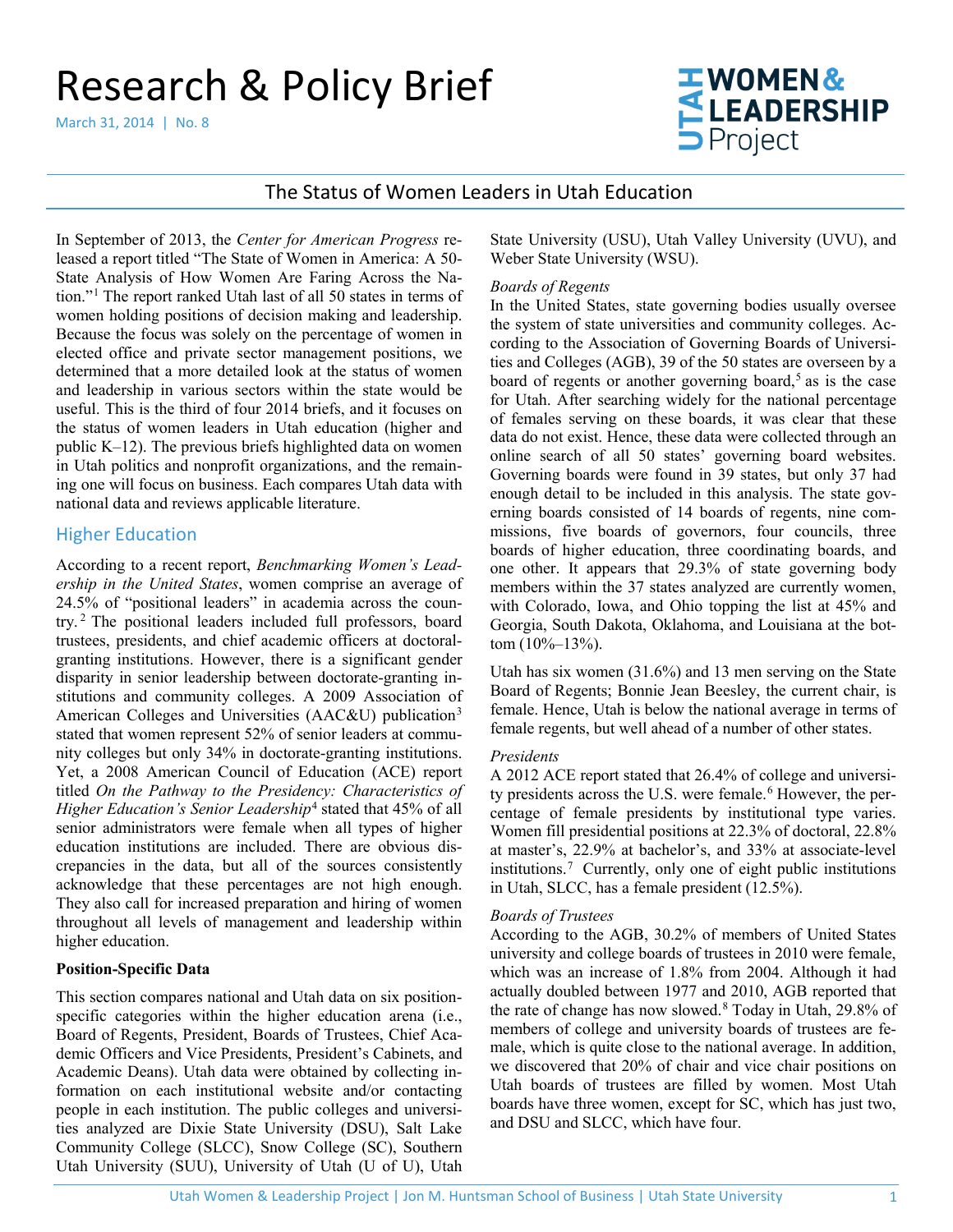## *Chief Academic Officers & Vice Presidents*

A 2013 survey<sup>[9](#page-4-8)</sup> conducted by the College and University Professional Association for Human Resources (CUPA-HR), found that 39.1% of institutions surveyed had female Chief Academic Officers (CAO). A 2009 ACE report<sup>[10](#page-4-9)</sup> provided similar data; it stated that, on average, women make up about 40 percent of CAOs, with fewer women at research institutions. In addition, "women comprise 50 percent of CAOs at community colleges, 38 percent at the master's level, 37 percent at baccalaureate institutions, and 32 percent at doctorategranting institutions."[11](#page-4-10) Two of eight (25%) CAOs in Utah public institutions are female, and both are at Utah's research universities (U of U and USU).

The recent CUPA-HR survey also showed that 39.3% of positions comparable to college and university vice presidents are held by women.[12](#page-4-11) This percentage includes the CAO and other vice presidents, but does not include associate or assistant vice presidents. Currently, 23.3% of vice presidents in Utah public institutions are women. The highest percentages of female vice presidents were found at SLCC (40%), the U of U (37.5%), and UVU (33.3%). According to institutional websites, the lowest are SUU and SC (0%), followed by USU (16.7%) and then WSU and DSU (20%).

#### *Presidential Cabinets*

The CUPA-HR 2013 study found that 39.3% of the senior institutional officers are female. [13](#page-4-12) Although these data are not an exact representation of presidential cabinets, it provides a fairly accurate snapshot of women in cabinet-level positions. Although there is great diversity in terms of positions represented within presidential cabinets among institutions nationally, CUPA-HR provided a breakdown of positions by gender. Positions included in the national data were then compared with positions included in the Utah analysis to ensure they were as close as possible for a viable comparison. Although not perfect, 39.3% is as accurate a national comparison as possible for the Utah data.

As mentioned, Utah data were obtained by mining institutional websites or contacting individual institutions to determine cabinet composition. Support staff names were removed from the cabinet or council lists in tallying the data. Some institutions had "councils" that included more seats than a typical presidential cabinet, so these positions were removed from the tallies as well. It appears that approximately 23% of presidential cabinet members at the eight public institutions are female. SLCC tops the list with 44% of presidential cabinet members being female, followed by WSU and the U of U at 29%. At the other end of the spectrum, SUU has no female representation; UVU (18%) and USU (19%) are slightly below the state average.

#### *Deans*

Academic deans can also be influential positions within institutions of higher education today. One 1999 source reported that women held 27% of all deanships, with their leadership of professional colleges being especially unlikely.[14](#page-4-13) However, ACE reported in 2008 that this had increased to about 35.5%. [15](#page-4-14) And, most recently, the CUPA-HR 2013 survey found that 39% of academic deans in their study were women.[16](#page-4-15) This shows an increase of female academic deans across the country. In Utah, 30.8% of academic deans in public institutions are women, about 8% below the national average. However, there are substantial differences across Utah institutions. Currently, UVU has only one female dean, while SLCC has none. WSU and SUU top the list at 43%, while SC (40%) and the U of U (39%) are close behind. DSU and USU finish the list at 33% and 29%, respectively.

#### **Summary**

Table 1 provides an overview of the positions just discussed by gender. Overall, there are 71 females (27.8%) and 184 males (72.2%) serving in the most senior positions within Utah public higher education.

| <b>Table 1: Top Positions in Utah Higher Education</b> |           |  |  |
|--------------------------------------------------------|-----------|--|--|
|                                                        | by Gender |  |  |

|                              | Female                      | Male | <b>Total</b> | $\frac{0}{0}$<br>Female |
|------------------------------|-----------------------------|------|--------------|-------------------------|
| Board of Regents             |                             | 13   | 19           | 31.6                    |
| Presidents                   |                             |      | 8            | 12.5                    |
| <b>Board of Trustees</b>     | 25                          | 59   | 84           | 29.8                    |
| Chief Academic Of-           | $\mathcal{D}_{\mathcal{A}}$ | 6    | 8            | 25.0                    |
| ficers                       |                             |      |              |                         |
| <b>Other Vice Presidents</b> | 8                           | 27   | 35           | 22.9                    |
| President's Cabinets         | 20                          | 67   | 87           | 23.0                    |
| Deans                        | 20                          | 45   | 65           | 30.8                    |
| Total <sup>17</sup>          | 71                          | 184  | 255          | 27.8                    |

Figure 1 compares the Utah percentages in Table 1 with national percentages for all types of institutions (e.g., research, comprehensive, community college) found in the literature.





Authors: Dr. Susan R. Madsen (Orin R. Woodbury Professor of Leadership & Ethics, Utah Valley University), Brian Fischer, and D. Candice Backus (Research Assistants, Utah Valley University). For questions and information: [uwlp@usu.edu](mailto:uwlp@usu.edu) or [www.utwomen.org](http://www.utwomen.org/)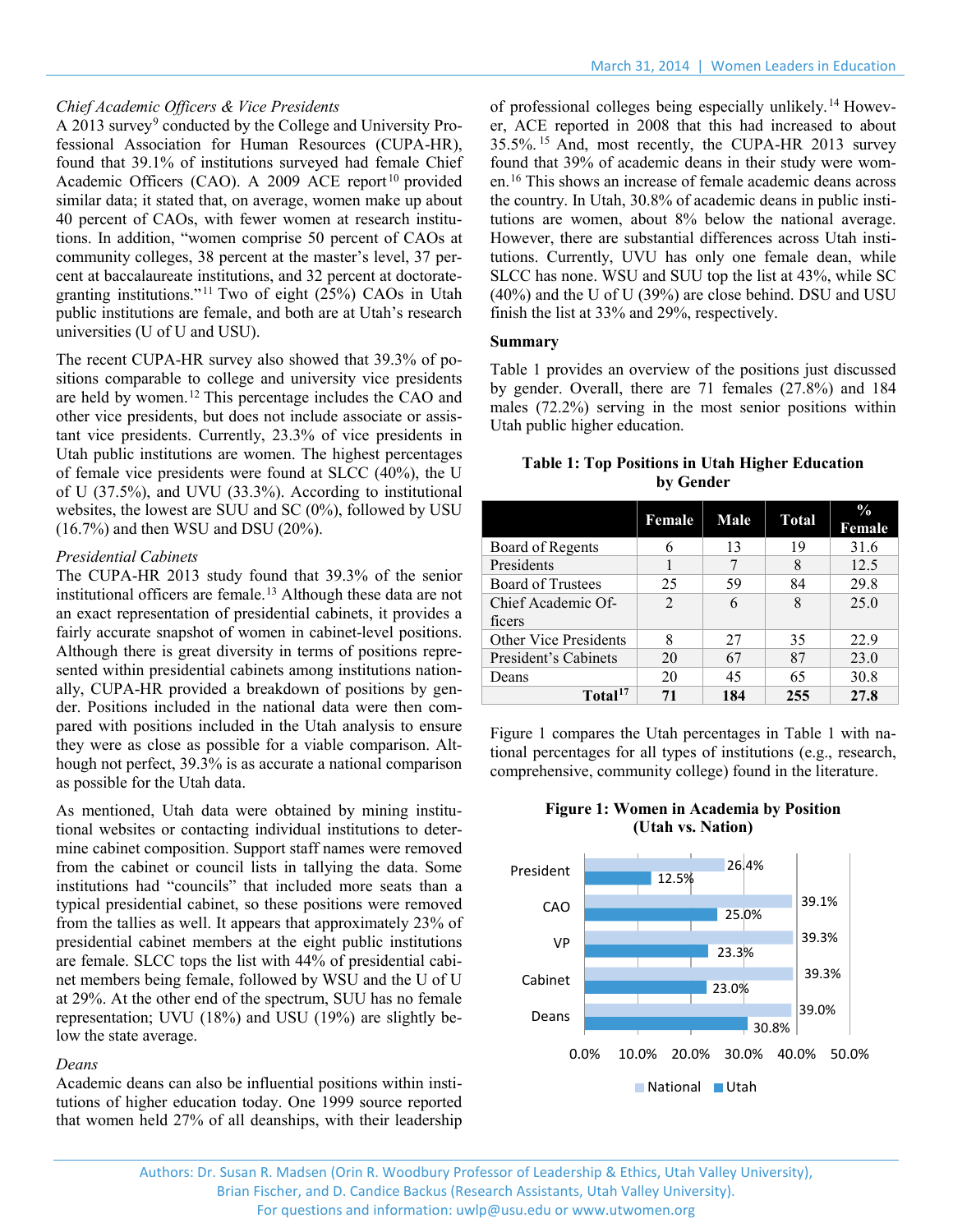*Why is it important to have women in senior leadership positions in Utah colleges and universities?* The White House Project report answers this question in the following passage: *"*When we look at where women stand in the leadership ranks of academia, so much more is at stake than the mere numbers of women who have reached the top. The presence—or absence—of female academic leaders can have farreaching influences not only on the institutions themselves, but beyond that, on the scope of research and knowledge that affects us all. Studies have shown that when prominent female academics are involved in research, for example, it can affect the nature of both the questions that are asked and the findings. Women in senior faculty positions and top-level leadership positions in academia provide male students, faculty and staff an important opportunity to work with talented women—an experience that will prove increasingly valuable. . . . In addition, these women serve as powerful role models and mentors to younger women starting out on the path to leadership themselves. Thus, these leaders can serve to bring out the best in women of not only this generation but several generations to come." [18](#page-4-17)

*What is currently being done in Utah?* First, the Utah Women in Higher Education Network (UWHEN), founded in 2010, was created to inspire and prepare more Utah women for leadership in higher education [\(https://uwhen.org/\)](https://uwhen.org/). Representatives from all public institutions serve on the board. Event and conference attendees report that these are making "a difference," but tracking actual promotions will be important in future years. Second, some institutions do offer leadership training and development, but campus representatives admit that more can and should be done.

# Public Education (K-12)

The recent *Benchmarking Women's Leadership in the United States* report<sup>[19](#page-4-18)</sup> highlighted some data specific to the status of women leaders in public K–12 education across the country. Researchers averaged the total number of school board members, principals, superintendents, and chief state education officers and found that women currently comprise 30% of these positions nationally. The report indicated that this percentage is low considering that nationally 75% of K–12 teachers are female.

This section compares national and Utah data on the following leadership positions and/or categories within public education: Boards of Education, State Offices of Education Leaders, District Superintendents, District Staff Directors, and Principals. The majority of the Utah data was obtained from the extensive Utah 2013–2014 Educational Directory found online.<sup>[20](#page-4-19)</sup> Research assistants identified gender by looking at the names of individuals within specific positions listed in this directory. If names were not gender-specific, online searches of schools or district and state offices provided additional details.

## *Boards of Education*

In January 2014, the National Association of State Boards of Education provided a list of each state's board of education membership by gender.<sup>[21](#page-4-20)</sup> It appears that 48.6% of state board members across the country are female. The states with the highest percentages of females are Colorado (85%), South Dakota (78%), Alabama and Nebraska (75%), and Louisiana (72%). The states with the lowest percentages of females on boards of education are Missouri (16.7%), Mississippi (22.2%), and Oklahoma and West Virginia (25%). In Utah, nine of 22 (40.9%) State Board of Education seats are held by women. Utah's State Charter School Board of Education currently has three of eight (38%) female members.

Only two sources of national data have reported the gender of school district board members. First, a 2002 report<sup>[22](#page-4-21)</sup> stated that 38.9% of board seats nationally were held by women at that time, with larger districts having higher percentages than smaller districts. However, a more recent *2010 National School Boards Association* study [23](#page-4-22) reported that 44% of school board seats across the U.S. are now held by women. Utah has 41 school districts throughout the state, and each district also has a board of education. Of the 250 total district board of education seats in Utah, 107 are currently held by women (42.8%). The combined total of female state and district-level board members is  $119(42.5\%)$ , while  $161(57.5\%)$ of board seats are held by men.

## *State Offices of Education*

Approximately 29% of the Chief State School Officers in the U.S. are female.<sup>[24](#page-4-23)</sup> Utah has a male Superintendent of Public Instruction. In terms of other leaders within statewide offices of education, researchers were unable to find national data that would provide a valid comparison to the Utah findings. However, within Utah all individuals in the USOE office directory who had director or superintendent in their titles were tallied to provide the total number and percentage of females employed in USOE leadership posts. Currently, nine of the 23 individuals in these positions are held by women (39.1%).

#### *District Superintendents and Staff Directors*

According to the 2010 Decennial Study in *The American School Superintendent,* 24.1% of district superintendents across the country were women.<sup>[25](#page-4-24)</sup> Another recent report<sup>[26](#page-4-25)</sup> confirmed this same percentage, but added that in 2000 that percentage was at only 13.2%. Hence, in ten years the percentage of female superintendents has risen by 10.9%. Currently in Utah, only 12.2% (5 of 41) of school district superintendents are female: Canyons, Iron, Jordan, North Sanpete, and Park City. The district-level staff directors in all 41 of the school districts across the state were also tallied, and 35.1% of these directors were female. National comparison data for these directors could not be found.

Table 2 provides an overview of the positions just discussed. Overall, there are 206 females (37.3%) and 346 males (62.7%) serving in the leadership ranks of the positions just outlined within Utah public education.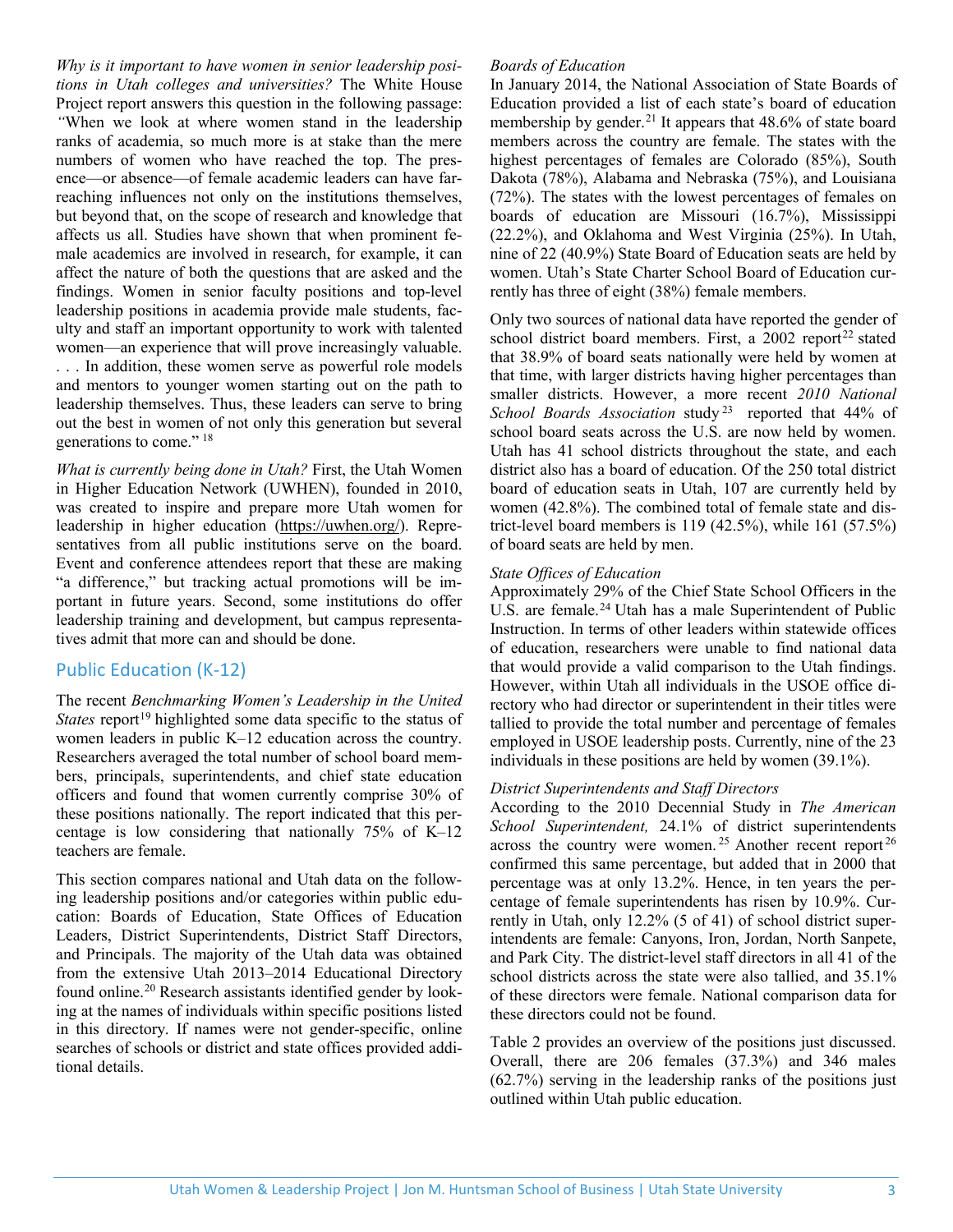|                             | Female | Male | <b>Total</b> | $\frac{0}{0}$<br>Female |
|-----------------------------|--------|------|--------------|-------------------------|
| State Board of Educa-       | 9      | 13   | 22.          | 40.9                    |
| tion                        |        |      |              |                         |
| State Charter Board         | 3      | 5    | 8            | 38.0                    |
| of Education                |        |      |              |                         |
| Utah State Office of        | 9      | 14   | 23           | 39.1                    |
| <b>Education Leadership</b> |        |      |              |                         |
| District Boards of          | 107    | 143  | 250          | 42.8                    |
| Education                   |        |      |              |                         |
| District Superinten-        | 5      | 36   | 41           | 12.2.                   |
| dents                       |        |      |              |                         |
| District Staff Direc-       | 73     | 135  | 208          | 35.1                    |
| tors                        |        |      |              |                         |
| <b>Total</b>                | 206    | 346  | 552          | 37.3                    |

# **Table 2: Utah State and District Leadership by Gender**

Figure 2 compares the percentages outlined in Table 2 with the national comparisons outlined in the existing literature already presented.

### **Figure 2: State and District Boards of Education & Superintendents by Gender (Utah vs. Nation)**



*School Principals and Assistant Principals:* In 2000, 43.7% of all public school principals were women, [27](#page-4-26) and since that time progress has been made. According to a 2013 *National Center for Education Statistics* report, "the percentage of public school principals who were female was 52 percent overall, 64 percent in primary schools, 42 percent in middle schools, 30 percent in high schools, and 40 percent in com-bined schools."<sup>[28](#page-4-27)</sup> In Utah, only 19.5% of high school principals are women, while higher percentages exist for middle/junior high (32.4%) and elementary school principals (52.4%). Table 3 includes this and other data collected, although it is important to note that no assistant principal national comparison data could be located.

**Table 3: Utah School Principals and Assistant Principals by Gender**

|                             | Female | <b>Male</b> | <b>Total</b> | $\frac{0}{0}$<br>Female |
|-----------------------------|--------|-------------|--------------|-------------------------|
| High School Princi-         | 24     | 99          | 123          | 19.5                    |
| pals                        |        |             |              |                         |
| High School Assis-          | 56     | 139         | 195          | 28.7                    |
| tant Principals             |        |             |              |                         |
| Middle/Junior High          | 47     | 98          | 145          | 32.4                    |
| Principals                  |        |             |              |                         |
| Middle/Junior High          | 61     | 96          | 157          | 38.9                    |
| <b>Assistant Principals</b> |        |             |              |                         |
| <b>Elementary School</b>    | 275    | 250         | 525          | 52.4                    |
| Principals                  |        |             |              |                         |
| Specialty School            | 31     | 25          | 56           | 55.4                    |
| Principals/Directors        |        |             |              |                         |
| <b>Total</b>                | 494    | 707         | 1201         | 41.1                    |

Figure 3 compares the percentages outlined in Table 3 with the positions for which national comparison data could be located.





In summary, there is a discrepancy between Utah and the nation when comparing the percentages of women in specific positions. The percentage of Utah's district boards of education seats is fairly close to the national average, but there is a significant difference between Utah and the nation for superintendents (11.9%), principals (8.4%), and the Utah Board of Education seats (7.7%). Specific women-only leadership development offered by USOE or school districts could not be found, but they do provide professional development opportunities for women and men.

# **Conclusion**

Ensuring that women are well represented as educational leaders will be imperative to meet the impending challenges before Utahans today. New pathways to better decision making have been forged through women's diverse leadership

Authors: Dr. Susan R. Madsen (Orin R. Woodbury Professor of Leadership & Ethics, Utah Valley University), Brian Fischer, and D. Candice Backus (Research Assistants, Utah Valley University). For questions and information: [uwlp@usu.edu](mailto:uwlp@usu.edu) or [www.utwomen.org](http://www.utwomen.org/)